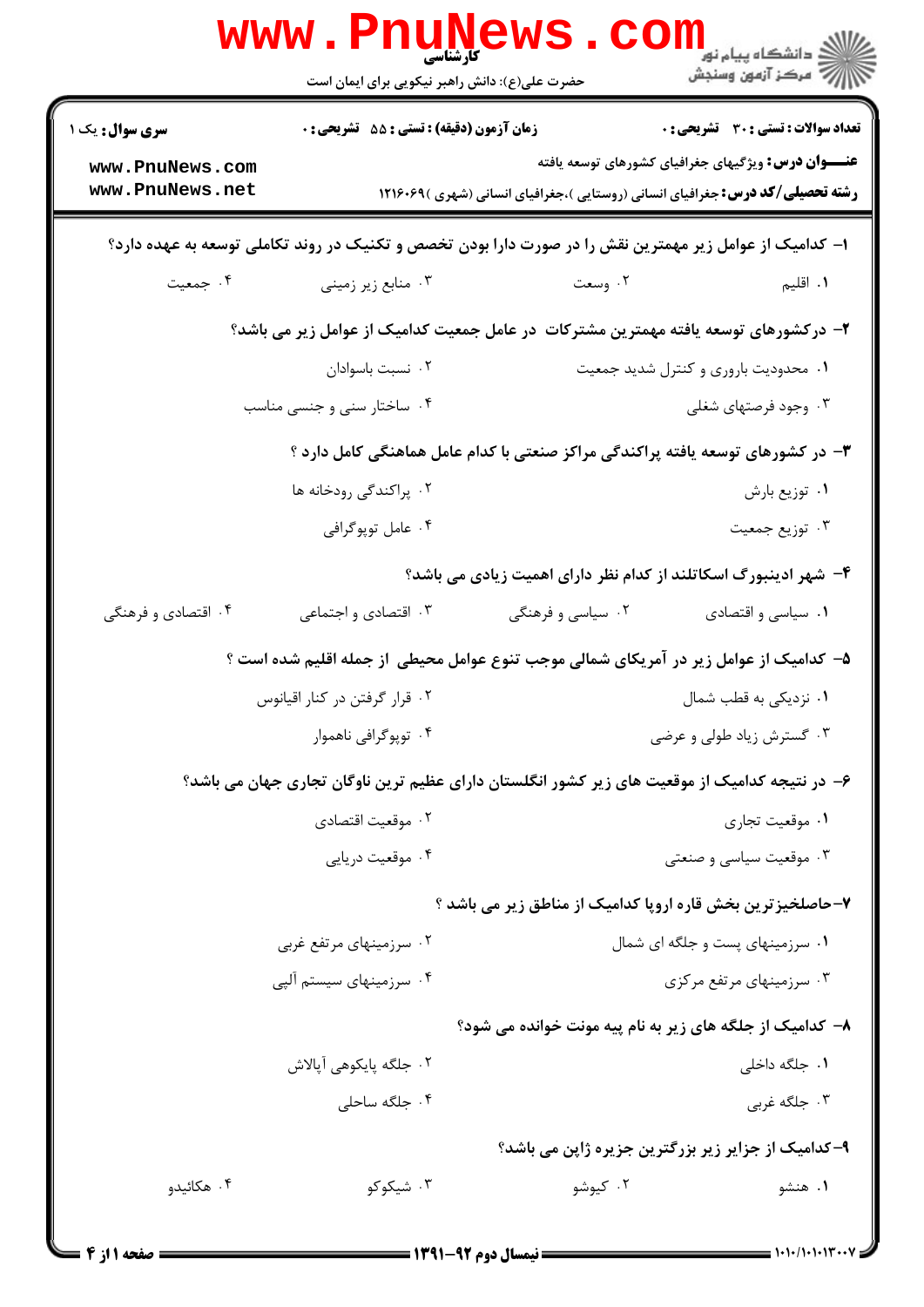|                                                                                                                   | WWW . PI<br>کارشناسی<br>حضرت علی(ع): دانش راهبر نیکویی برای ایمان است                           |                  | ڪ دانشڪاه پيا <sub>م</sub> نور<br>ا√ مرڪز آزمون وسنجش      |  |  |
|-------------------------------------------------------------------------------------------------------------------|-------------------------------------------------------------------------------------------------|------------------|------------------------------------------------------------|--|--|
| <b>سری سوال : ۱ یک</b>                                                                                            | زمان آزمون (دقیقه) : تستی : 55 آشریحی : 0                                                       |                  | تعداد سوالات : تستى : 30 - تشريحي : 0                      |  |  |
| www.PnuNews.com                                                                                                   |                                                                                                 |                  | <b>عنـــوان درس:</b> ویژگیهای جغرافیای کشورهای توسعه یافته |  |  |
| www.PnuNews.net                                                                                                   | <b>رشته تحصیلی/کد درس:</b> جغرافیای انسانی (روستایی )،جغرافیای انسانی (شهری )۶۹۰/۱۲۱۶           |                  |                                                            |  |  |
| ۱۰− بزرگترین هزینه ها در منطقه آمریکای شمالی در ارتباط با کشاورزی کدامیک از هزینه های زیر می باشد؟                |                                                                                                 |                  |                                                            |  |  |
|                                                                                                                   | ۰۲ هزینه های بیمه                                                                               |                  | ٠١ هزينه هاي حمل ونقل                                      |  |  |
|                                                                                                                   | ۰۴ هزینه های تولید                                                                              |                  | ۰۳ هزینه های انرژی                                         |  |  |
| 11- کدام گروه از صنایع در ژاپن را صنایع کلبه ای می نامند؟                                                         |                                                                                                 |                  |                                                            |  |  |
|                                                                                                                   | ۰۲ صنایع شیمیایی                                                                                |                  | ٠١. صنايع كشتى سازى                                        |  |  |
|                                                                                                                   | ۰۴ کارخانه های کوچک و چند منظوره                                                                |                  | ۰۳ شرکتهای غول آسا                                         |  |  |
| ۱۲– مهمترین نقطه تراکمی جمعیت در بین مناطق مختلف کشورهای توسعه یافته کدام منطقه می باشد؟                          |                                                                                                 |                  |                                                            |  |  |
|                                                                                                                   | ۰۲ سواحل شمالی اروپای غربی                                                                      |                  | ۰۱ شرق آمریکای شمالی                                       |  |  |
|                                                                                                                   | ۰۴ سواحل ژاپن                                                                                   |                  | ۰۳ جنوب شرقی استرالیا                                      |  |  |
| ۱۳–در مناطق توسعه یافته استفاده از ماشین آلات مختلف نیروی انسانی را به سوی کدامیک از  فعالیتهای زیر سوق داده است؟ |                                                                                                 |                  |                                                            |  |  |
| ۰۴ دامپروری                                                                                                       | ۰۳ کشاورزی                                                                                      | ٠٢ خدمات         | ١. صنعت                                                    |  |  |
|                                                                                                                   | ۱۴- ساکنین کشورهای شمالی اروپای غربی پیرو کدام مذهب مسیحیت می باشند؟                            |                  |                                                            |  |  |
| ۰۴ باپتيستها                                                                                                      | ۰۳ پروتستان                                                                                     | ۰۲ ارتدوکس       | ۰۱ کاتولیک                                                 |  |  |
|                                                                                                                   | ۱۵– ترکیب جمعیتی در کدامیک از کشورهای زیر از تنوع بیشتری برخوردار می باشد؟                      |                  |                                                            |  |  |
| ۰۴ توسعه نيافته                                                                                                   | عقب مانده $\cdot$ ۳                                                                             | ۰۲ درحال توسعه   | ٠١ توسعه يافته                                             |  |  |
|                                                                                                                   | ۱۶– در کشورهای توسعه یافته تحولات سکونتی بیشتر در کدام مراکز مورد توجه می باشد؟                 |                  |                                                            |  |  |
| ۰۴ روستایی                                                                                                        | ۰۳ شهری                                                                                         | ۰۲ صنعتی         | ۰۱ تجاري                                                   |  |  |
|                                                                                                                   | ۱۷- بر اثر فرسایش چه مقدار خاک در هر دقیقه از دهانه رودخانه می سی سی پی به خلیج مکزیک می ریزد ؟ |                  |                                                            |  |  |
| ۰۴ ۲۵تن                                                                                                           | ۰۰ ۲۰تن                                                                                         | ۰۲ ۱۵تن          | ۰. ۱۰تن                                                    |  |  |
| ۱۸– در مورد کدامیک از آلودگی های زیست محیطی زنگ خطر مکرراً در کشورهای توسعه یافته به صدا درآمده است؟              |                                                                                                 |                  |                                                            |  |  |
| ۰۴ مواد غذایی                                                                                                     | ۰۳ خاک                                                                                          | ۰۲ آب            | ۰۱ هوا                                                     |  |  |
|                                                                                                                   | ۱۹- شهرها چند درصد از جمعیت جهان را در خود جای داده اند؟                                        |                  |                                                            |  |  |
| ۰۴ بیش از ۳۰درصد                                                                                                  | ۰۳ بیش از ۴۰درصد                                                                                | ۰۲ بیش از ۵۰درصد | ۰۱ بیش از ۶۰درصد                                           |  |  |
|                                                                                                                   |                                                                                                 |                  | $\frac{1}{2}$ 1.1. (1.1.15.00)                             |  |  |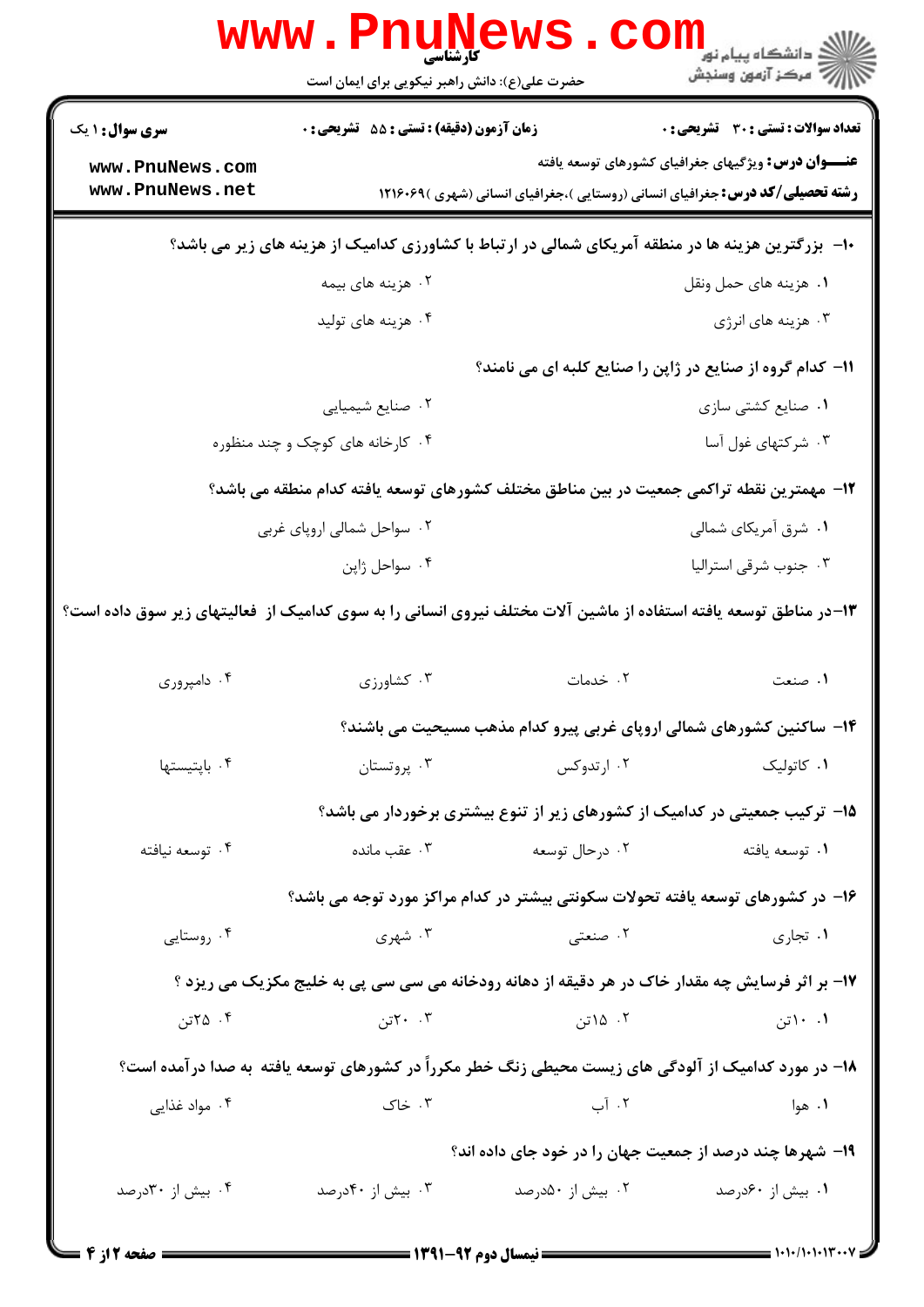|                                                                                                 | <b>www . Pnune</b><br>حضرت علی(ع): دانش راهبر نیکویی برای ایمان است |                                                                                                       | ر دانشکاه پيام نور <mark>−</mark><br>ار = مرکز آزمون وسنجش  |  |  |
|-------------------------------------------------------------------------------------------------|---------------------------------------------------------------------|-------------------------------------------------------------------------------------------------------|-------------------------------------------------------------|--|--|
| <b>سری سوال : ۱ یک</b>                                                                          | زمان آزمون (دقیقه) : تستی : 55 آتشریحی : 0                          |                                                                                                       | تعداد سوالات : تستي : 30 ٪ تشريحي : 0                       |  |  |
| www.PnuNews.com<br>www.PnuNews.net                                                              |                                                                     | <b>رشته تحصیلی/کد درس:</b> جغرافیای انسانی (روستایی )،جغرافیای انسانی (شهری )۱۲۱۶۰۶۹                  | <b>عنــــوان درس:</b> ویژگیهای جغرافیای کشورهای توسعه یافته |  |  |
| ۲۰- بنا به نظر والتر کریستالر چه عاملی بر سیستم مراکز داد وستد در شهرها تأثیر بسیار دارد؟       |                                                                     |                                                                                                       |                                                             |  |  |
| ۰۴ رقابتهای تجاری                                                                               | ۰۳ تعدد مراکز دادوستد                                               | ٠٢ خطوط حمل ونقل                                                                                      | ٠١. اوضاع اقتصادي                                           |  |  |
|                                                                                                 |                                                                     | <b>۲۱</b> - ارنست برگس شهرهای غربی را به چه صورتی ترسیم می کند؟                                       |                                                             |  |  |
| ۰۴ دوایر متحدالمرکز                                                                             | ۰۳ شبکه ای                                                          | ۰۲ چند هسته ای                                                                                        | ٠١ ستاره اي                                                 |  |  |
| ۲۲- چند درصد از نیروی کار ژاپن به انجام صنایع دستی و مونتاژ تولیدات کارخانه ای مشغول می باشند ؟ |                                                                     |                                                                                                       |                                                             |  |  |
| ۰۴ کمتر از ۳۰ درصد                                                                              | ۰۳ بیش از ۳۰ درصد                                                   | ۰۲ کمتر از ۲۰درصد                                                                                     | ۰۱ بیش از ۲۰ درصد                                           |  |  |
|                                                                                                 |                                                                     | ۲۳– کدامیک از منابع زیر در توسعه کشور آلمان نقش زیادی را داشته است؟                                   |                                                             |  |  |
| ۰۴ منابع زیر زمینی                                                                              | ۰۳ منابع آبي                                                        | ۰۲ منابع چوبی                                                                                         | ۰۱ منابع صنعتی                                              |  |  |
|                                                                                                 | ۲۴– جمعیت کدامیک از شهرهای آمریکا تماماً شهرنشین می باشد؟           |                                                                                                       |                                                             |  |  |
| ۰۴ میلواکی                                                                                      | ۰۳ پورتلند                                                          | ۰۲ فیلادلفیا                                                                                          | ۰۱ بوستون                                                   |  |  |
|                                                                                                 |                                                                     | ۲۵– در کشورهای توسعه یافته کدامیک از خدمات زیر از گسترده ترین عوامل رفاهی محسوب می شوند؟              |                                                             |  |  |
|                                                                                                 | ۰۲ خدمات درمانی و بهداشتی                                           |                                                                                                       | ۰۱ ارائه تسهیلات سکونتی                                     |  |  |
|                                                                                                 | ۰۴ کمک های مالی در هنگام از کار افتادگی                             |                                                                                                       | ۰۳ مراقبت های پیش از تولد                                   |  |  |
|                                                                                                 |                                                                     | ۲۶- در کشورهای توسعه یافته گسترده ترین و پرحجمترین شیوه حمل و نقل کدامیک از راه های زیر می باشد؟      |                                                             |  |  |
| ۰۴ حمل و نقل جاده ای                                                                            | ۰۳ راههای آبی                                                       | ۰۲ حمل و نقل ريلي                                                                                     | ۰۱ راههای هوایی                                             |  |  |
| ۲۷– کدام کشور بخش زیادی از سرزمینهای مزروعی خود را با عقب راندن آب دریا به وجود آورده است؟      |                                                                     |                                                                                                       |                                                             |  |  |
| ۰۴ هلند                                                                                         | ۰۳ کانادا                                                           | ۰۲ فرانسه                                                                                             | ۰۱ انگلستان                                                 |  |  |
| ۲۸– کدامیک از عوامل زیر باعث دورنگاه داشتن کشور استرالیا از فعالیت های اقتصادی جهان شده است؟    |                                                                     |                                                                                                       |                                                             |  |  |
|                                                                                                 | ۰۲ محدودیت جمعیتی                                                   |                                                                                                       | ۰۱ محدودیت ارضی                                             |  |  |
|                                                                                                 | ۰۴ محدودیت منابع تولید                                              |                                                                                                       | ۰۳ محدوديت منابع طبيعي                                      |  |  |
|                                                                                                 |                                                                     | <b>۲۹</b> - مردم کدامیک از ایالتهای آمریکا بیش از ساکنین هر ایالت دیگری از هواپیما استفاده می نمایند؟ |                                                             |  |  |
| ۰۴ کالفرنیا                                                                                     | ۰۳ مريلند                                                           | ۰۲ آلاسکا                                                                                             | ۰۱ آلاباما                                                  |  |  |
|                                                                                                 |                                                                     |                                                                                                       |                                                             |  |  |
|                                                                                                 |                                                                     |                                                                                                       |                                                             |  |  |

 $= 1 - 1 - 11 - 117$